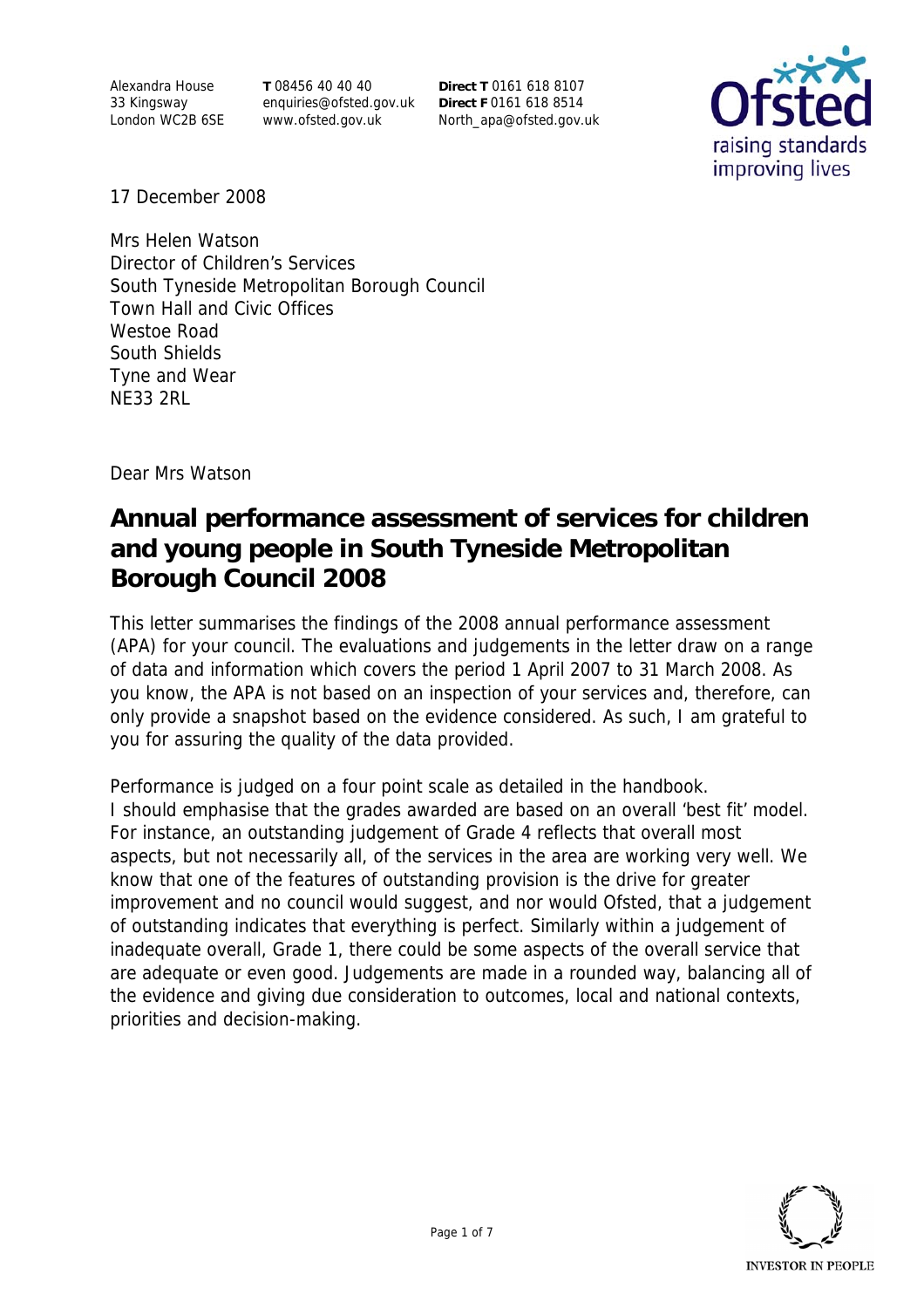

The following table sets out the grades awarded for performance in 2008.

| Assessment judgement area                                                                  | APA grade |
|--------------------------------------------------------------------------------------------|-----------|
| Overall effectiveness of children's services                                               | 3         |
| Being healthy                                                                              | 4         |
| Staying safe                                                                               | 2         |
| Enjoying and achieving                                                                     | 3         |
| Making a positive contribution                                                             | 4         |
| Achieving economic well-being                                                              | 3         |
| Capacity to improve, including the management of<br>services for children and young people | 3         |

 Inspectors make judgements based on the following scale 4: outstanding/excellent; 3: good; 2: adequate; 1: inadequate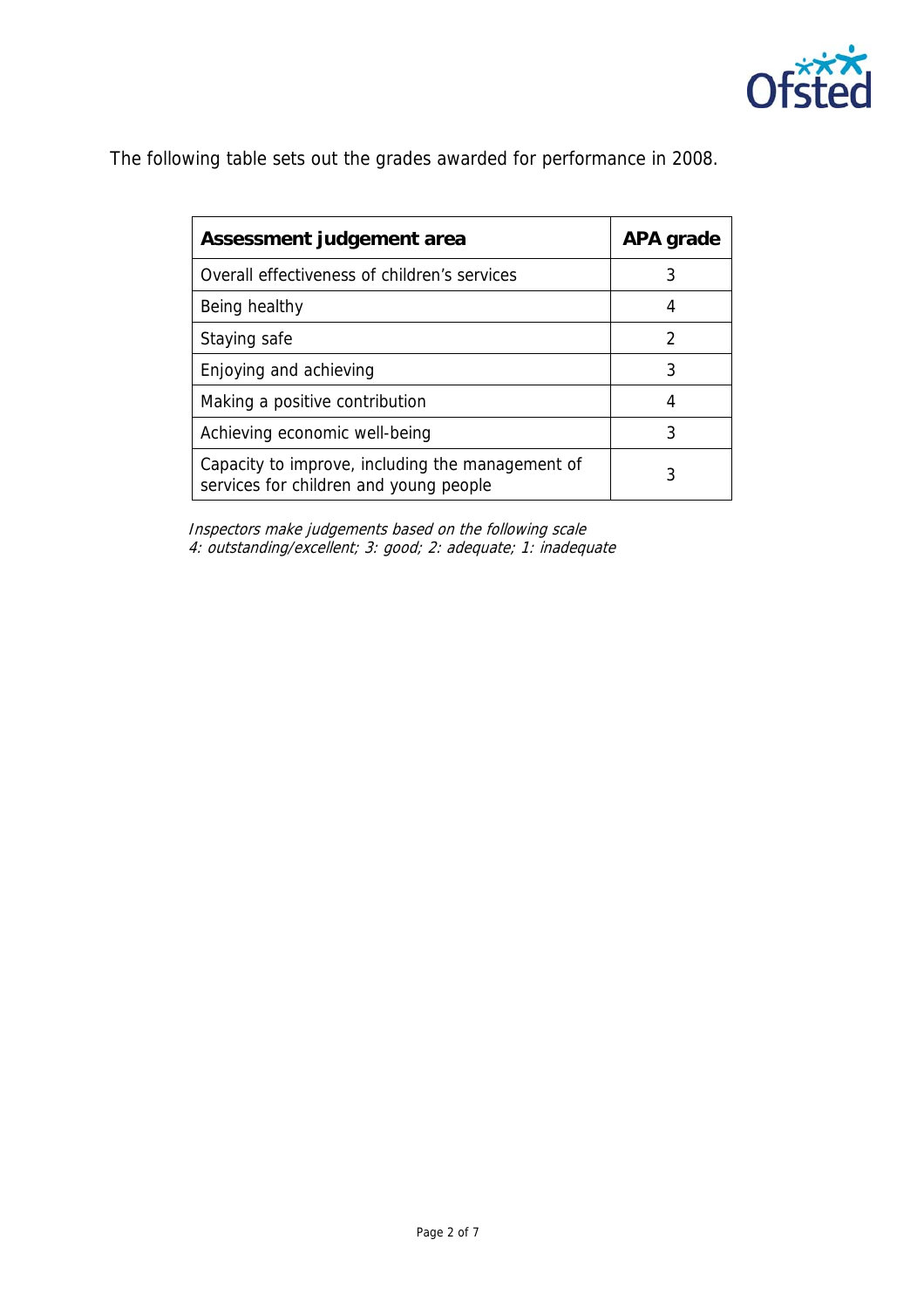

## **Overall effectiveness of children's services Grade 3**

South Tyneside Metropolitan Borough Council makes a good contribution to improving outcomes for children and young people. The council's capacity to improve, including its management of services is good. The council has made good progress in responding to most of the recommendations made in the 2007 APA. Partnership working is very strong and senior officers and members are fully committed to making continued improvements in services. The pace of progress has been particularly good in improving outcomes for some of the most vulnerable children and young people, improving the educational attainment of young people between the ages of 11 and 16 and in improving the proportion of young people entering employment, education or training at age 16. There are some areas in which progress has been slower such as the impact of actions to improve the attainment, at five A\* to C, of looked after children. The recent JAR identified some shortcomings in some safeguarding case work and in the leadership of the youth service. The JAR, however, judged most of the specific investigations it made into the quality of children's services to be good.

## **Being healthy Grade 4 Grade 4**

The contribution of services to improving outcomes for children and young people in this aspect is outstanding. The council's analysis of its strengths and areas for development for this outcome area is consistent with the evidence.

### **Major strengths**

- Well developed child and adolescent mental health services with good coverage and availability.
- **Low and reducing numbers of teenage conceptions which compare very well** against the performance of similar council areas.
- Nearly all schools are involved in the National Healthy Schools initiative and a better than national average proportion has achieved the award.
- A high proportion of looked after children and young people receive health and dental checks.

### **Important weaknesses and areas for development**

## **Staying safe** Grade 2

The contribution of services to improving outcomes for children and young people in this aspect is adequate. The council's analysis of its strengths and areas for development for this outcome area underestimates the importance of the findings in the recent JAR investigation into safeguarding arrangements.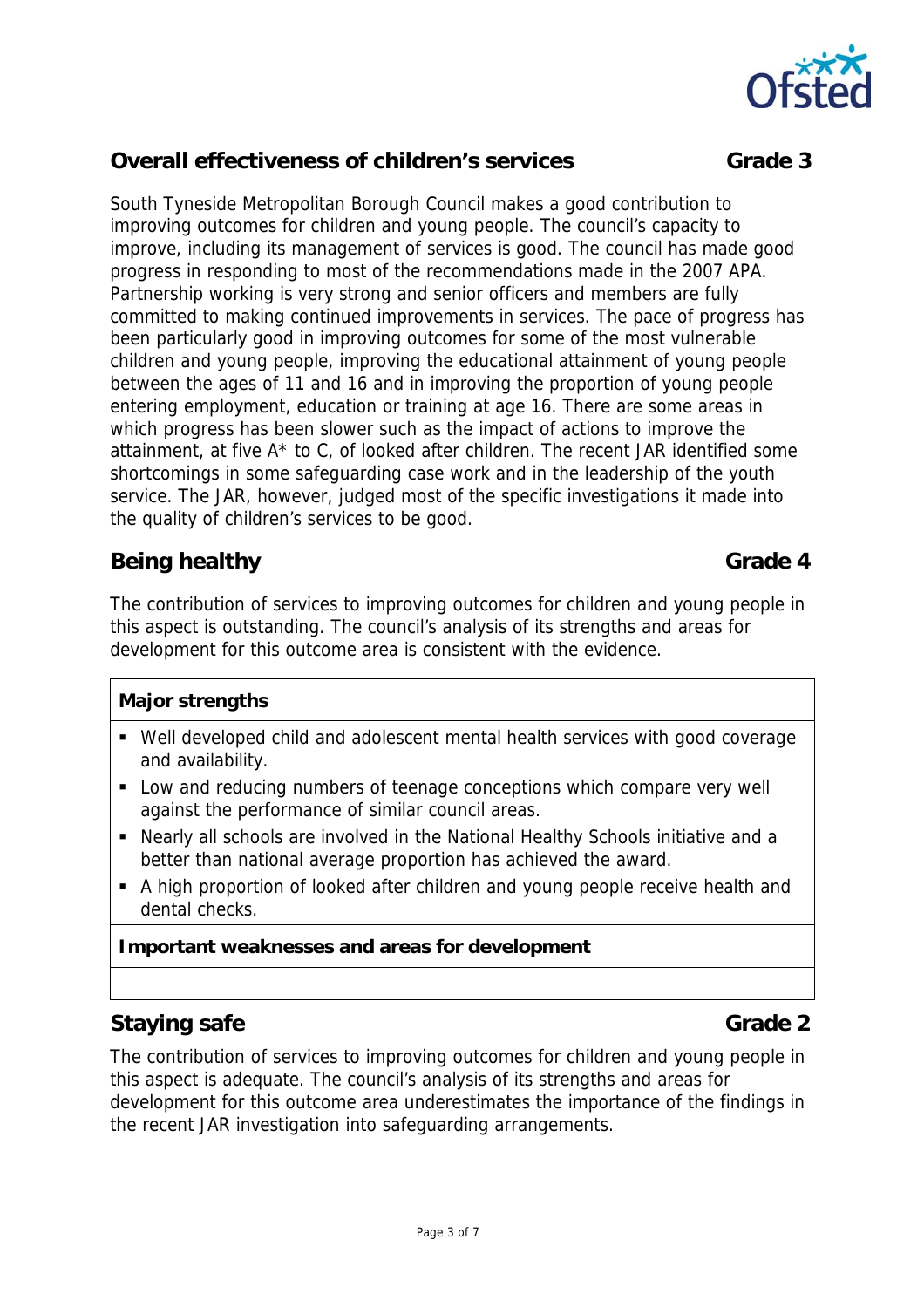

### **Major strengths**

- There has been a significant reduction in the number of road traffic accidents in the last year.
- There are low numbers of repeat referrals, high numbers of initial assessments and child protection reviews are carried out on time. High numbers of children with a child protection plan are allocated to a qualified social worker.
- Good interagency and partnership working through the Local Safeguarding Children Board.
- Safe and stable placements for looked after children.
- The recent JAR indicated that good services are provided for looked after children

#### **Important weaknesses and areas for development**

- Low numbers of core assessments are completed on time.
- The JAR identified weaknesses in relation to the quality of recording in some social care cases.

## **Enjoying and achieving Grade 3 Grade 3**

The contribution of services to improving outcomes for children and young people in this aspect is good. This is in line with the council's self-assessment. The council's analysis of its strengths and areas for development for this outcome area is consistent with the evidence.

### **Major strengths**

- No schools have been placed by Ofsted in a category of concern and attainment at Key Stages 1 to 3 is above that of similar areas and in line with national figures.
- The trend of improvement at Key Stage 3 is above and sometimes well above the national trend and standards at Key Stage 4 are improving rapidly. In 2007 the proportion of young people achieving five good grades including English and mathematics was above similar areas and in line with national averages.
- Actions taken to improve attendance have been successful. Attendance is now in line with the national average in primary and secondary schools.
- More children with statements of special educational needs are now educated in mainstream schools and there has been a reduction in the number of new statements issued.

#### **Important weaknesses and areas for development**

- The council acknowledges that outcomes at the end of the Early Years and Foundation Stage are too low.
- $\blacksquare$  The proportion of looked after children achieving five  $A^*$  to C grades at GCSE is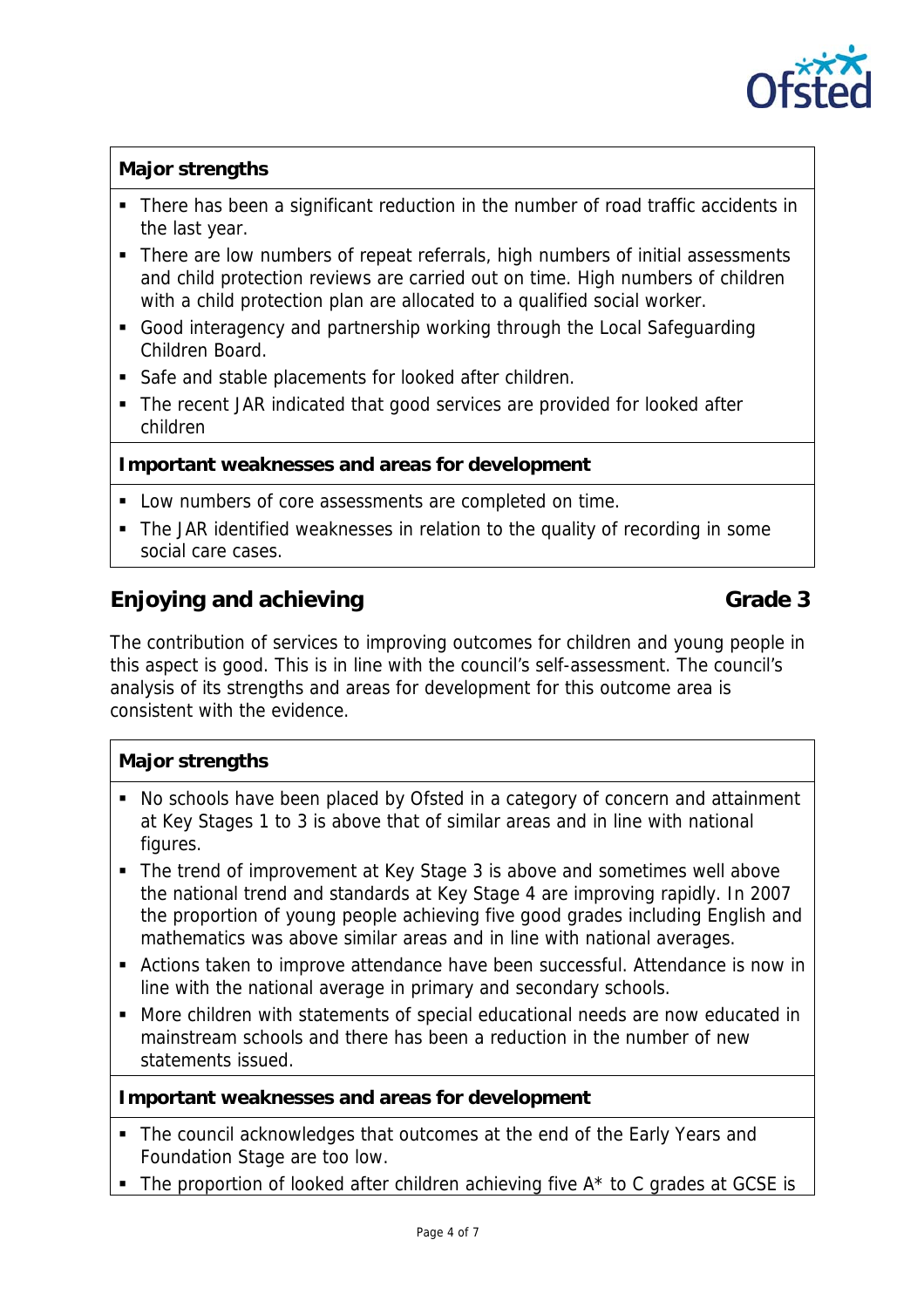

too low.

• The proportion of children with statements of special educational need receiving fixed term exclusions from secondary schools rose by 10% to 37.09%

## **Making a positive contribution Grade 4**

The contribution of services to improving outcomes for children and young people in this aspect is outstanding. This is in line with the council's self-assessment. The council's analysis of its strengths and areas for development for this outcome area is consistent with the evidence.

#### **Major strengths**

- Mechanisms for consultation with children and young people including those looked after and with a learning disability and/or difficulty are embedded and influence the type of services made available to them.
- The rates of re-offending are lower than in similar council areas.
- The numbers of children participating in their review is very high and above that nationally and in similar councils.

#### **Important weaknesses and areas for development**

 The proportion of looked after children who commit offences is above that found in similar council areas.

## Achieving economic well-being **Grade 3 Grade 3**

The contribution of services to improving outcomes for children and young people in this aspect is good. The council's analysis of its strengths and areas for development for this outcome area is consistent with the evidence.

### **Major strengths**

- The proportion of young people completing Year 11 who continue in learning is improving and is now 91.7%. This compares favourably against similar council areas.
- Arrangements to support care leavers are very effective.

#### **Important weaknesses and areas for development**

 Although the proportion of young people not in employment, education or training declined last year it remains above the national average.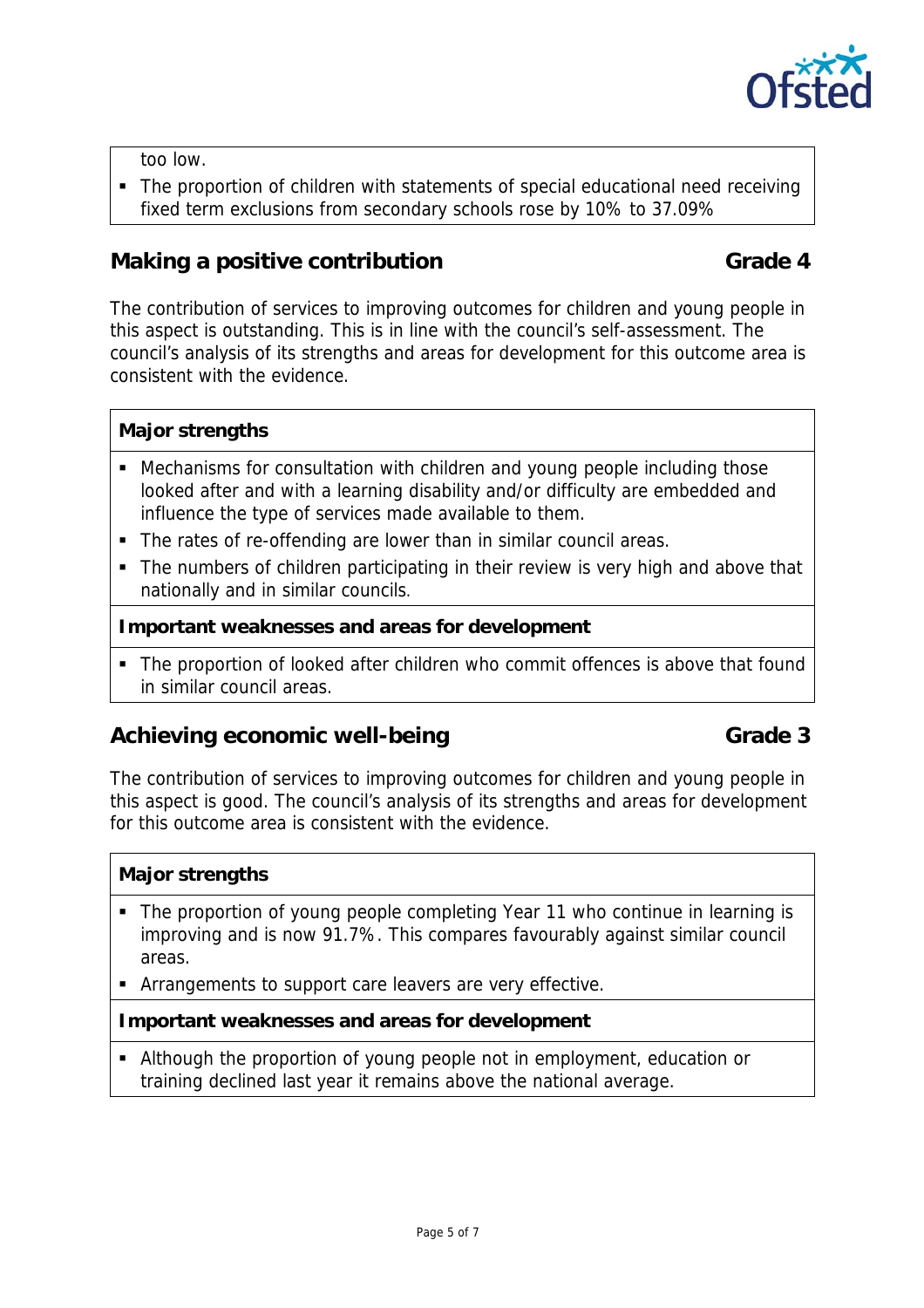

## **Capacity to improve, including the management of children's services** Grade 3

The council's capacity to improve its services for children and young people is good and its management of these services is also good.

There have been changes to the senior team and a new Director of Children's Services has been appointed. Middle management has been strengthened by the appointment of an additional tier of assistant heads of service.

Children and young people are at the centre of everything the council does and consultation and involvement are well embedded. The council has high and achievable aspirations which are based on a thorough analysis of need. Priorities and actions take account of the full range of equalities and diversity issues. Clear priorities have been agreed with all partners and are part of the local area agreement. Services are having a strong impact on improving outcomes for most children and young people. Most outcomes are better than in similar councils and most improvements in performance are sustained. Partnership working is good and has led to notable improvements in health outcomes. Effective use is made of external funding. The Building Schools for the Future and Transforming Our Primary Schools initiatives are progressing well and are being used effectively to reduce surplus places and improve provision. However, although progress has been made in reducing the number of statements of educational need, increasing the number of statemented children attending mainstream schools and consulting on proposals to review the provision made for children with special educational needs, the inclusion agenda has some way to go in ensuring that all children and young people are well supported in secondary schools. The council's scrutiny process supports service development satisfactorily but it is not yet effectively involved in monitoring or challenging service delivery against departmental or corporate priorities. The JAR identified weaknesses in relation to recording in some social care cases. The council's self-assessment accurately identifies the most important strengths and weaknesses but the council recognises that its judgement on capacity to improve was too generous.

## **Major strengths**

- Evidence from the recent JAR indicated that the council has good capacity to improve and that service management is good.
- The council has high and achievable aspirations which are based on a thorough analysis of need and take into account the views of children and young people. They have effective services which support their ambitions and priorities and which take account of the full range of equalities and diversity issues.
- Partnership working is very good and well focused actions have maintained and in some areas improved performance.